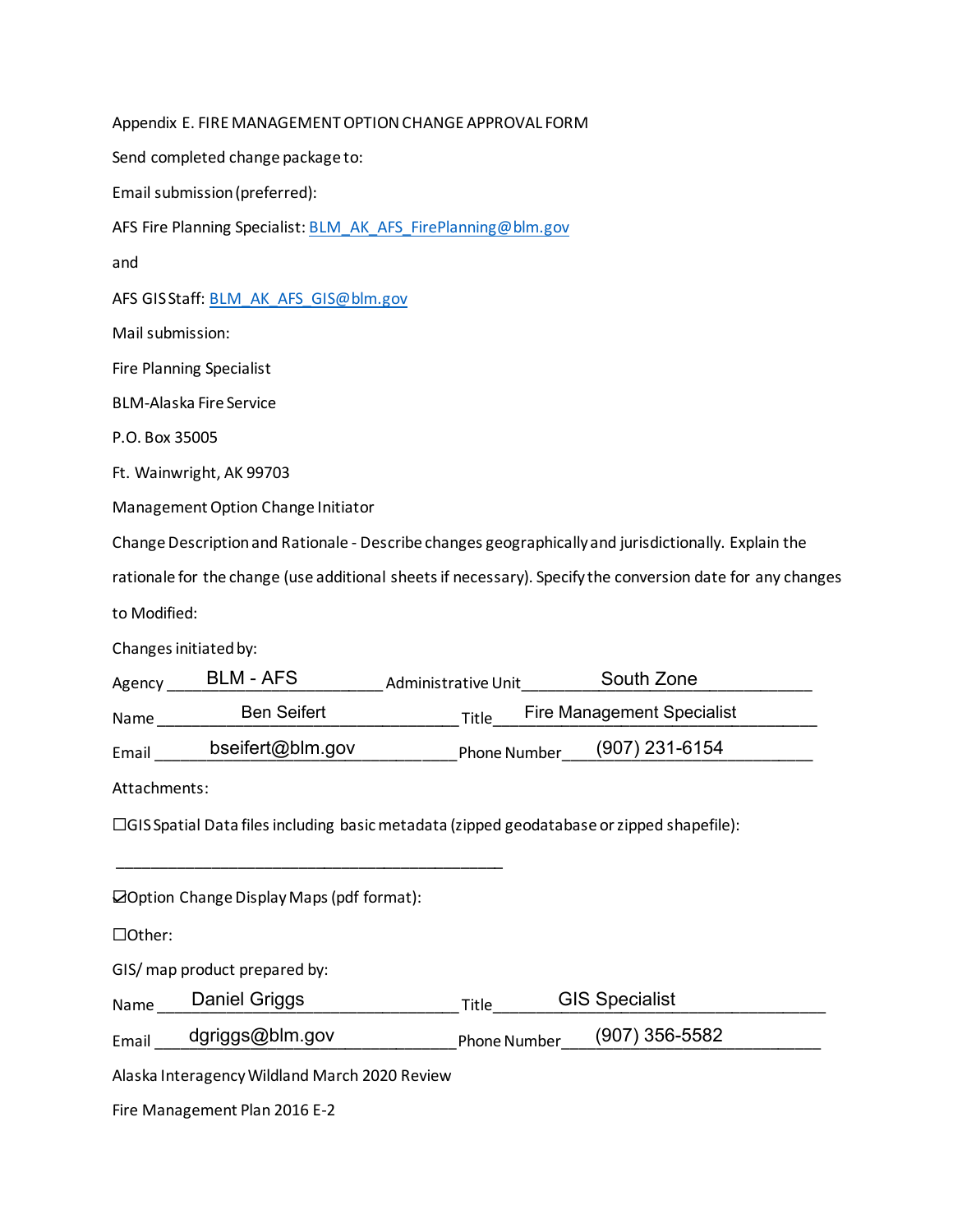| Appendix E: Fire Management                               |                                                                                                     |
|-----------------------------------------------------------|-----------------------------------------------------------------------------------------------------|
| Option Change Approval Form                               |                                                                                                     |
| Jurisdictional Agency Administrator(s)                    |                                                                                                     |
|                                                           | The following land manager(s)/owner(s) have approved these fire management option change(s) for the |
| lands that they manage/own.                               |                                                                                                     |
|                                                           |                                                                                                     |
|                                                           | Agency Administrator or Land Manager/Owner Name ______ Bonnie Million, Field Manager                |
| Agency Administrator or Land Manager/Owner Signature Date |                                                                                                     |
|                                                           | Agency Calista Corporation Administrative Unit Regional Lands                                       |
|                                                           | Agency Administrator or Land Manager/Owner Name_Tisha L. Kuhns, VP of Land and Natural Resources    |
|                                                           |                                                                                                     |
| Agency Administrator or Land Manager/Owner Signature Date |                                                                                                     |
|                                                           |                                                                                                     |
|                                                           | Agency Administrator or Land Manager/Owner Name Lynn Polaca, Deputy Director - Trust Services       |
|                                                           |                                                                                                     |
| Agency Administrator or Land Manager/Owner Signature Date |                                                                                                     |
|                                                           | Agency ______State of Alaska _______ Administrative Unit _____DNR - Division Of Forestry            |
|                                                           | Agency Administrator or Land Manager/Owner Name Jeremy Douse, Northern Regional Forester            |
|                                                           |                                                                                                     |
| Agency Administrator or Land Manager/Owner Signature Date |                                                                                                     |
|                                                           | Agency _____ Doyon, Limited _____ Administrative Unit ___________ Regional Lands ______             |
|                                                           | Agency Administrator or Land Manager/Owner Name ____Jamie Marude, Vice President of Lands           |
| Agency Administrator or Land Manager/Owner Signature Date |                                                                                                     |
|                                                           | Agency ________US FWS ___________ Administrative Unit_Yukon Delta National Wildlife Refuge          |
|                                                           | Agency Administrator or Land Manager/Owner Name _Boyd Blihovde, Refuge Manager                      |
|                                                           |                                                                                                     |
|                                                           |                                                                                                     |

Agency Administrator or Land Manager/Owner Signature Date